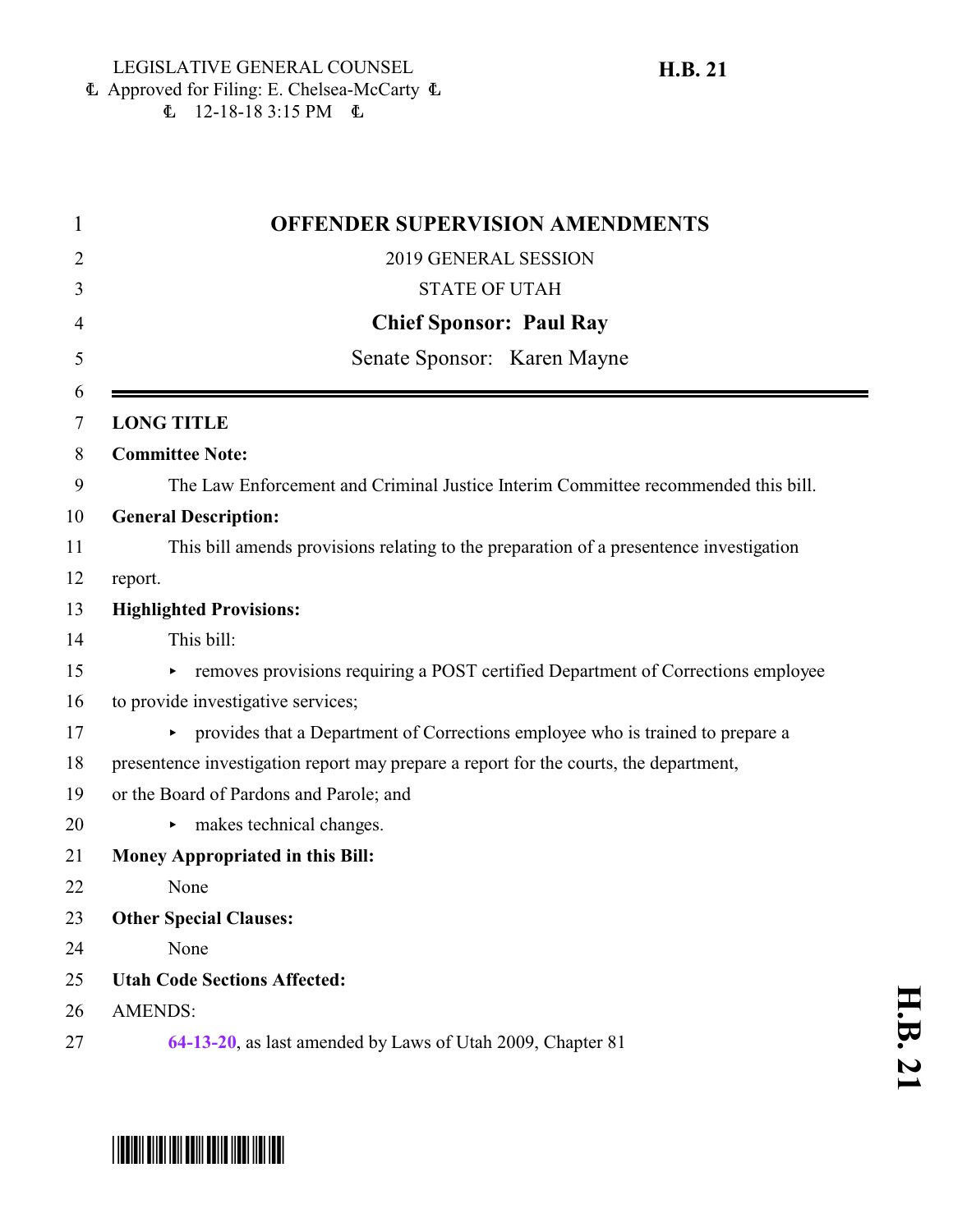<span id="page-1-0"></span>**H.B. 21 12-18-18 3:15 PM**

| 64-13-21, as last amended by Laws of Utah 2018, Chapter 334                                                   |
|---------------------------------------------------------------------------------------------------------------|
| Be it enacted by the Legislature of the state of Utah:                                                        |
| Section 1. Section 64-13-20 is amended to read:                                                               |
| 64-13-20. Investigative services -- Presentence investigation reports.                                        |
| (1) The department shall:                                                                                     |
| (a) provide investigative services and prepare reports to:                                                    |
| (i) assist the courts in sentencing;                                                                          |
| (ii) assist the Board of Pardons and Parole in its decision-making responsibilities                           |
| regarding offenders;                                                                                          |
| (iii) assist the department in managing offenders; and                                                        |
| (iv) assure the professional and accountable management of the department;                                    |
| (b) establish standards for providing investigative services based on available                               |
| resources, giving priority to felony cases; and                                                               |
| (c) employ staff for the purpose of conducting:                                                               |
| (i) thorough presentence investigations of the social, physical, and mental conditions                        |
| and backgrounds of offenders; and                                                                             |
| (ii) examinations when required by the court or the Board of Pardons and Parole.                              |
| (2) The department may provide recommendations concerning appropriate measures to                             |
| be taken regarding offenders.                                                                                 |
| $(3)$ (a) An employee of the department who is trained to prepare a presentence                               |
| investigation report may prepare a presentence investigation report for the courts, the                       |
| department, or the Board of Pardons and Parole.                                                               |
| $\left[\frac{1}{2}\right]$ (b) The presentence investigation reports prepared by the department are protected |
| as defined in Section $63G-2-305$ and after sentencing may not be released except by express                  |
| court order or by [rules] rule made by the [Department of Corrections] department in                          |
| accordance with Title 63G, Chapter 3, Utah Administrative Rulemaking Act.                                     |
| $[\theta$ ) (c) The reports are intended only for use by:                                                     |
| (i) the $[count]$ courts in the sentencing process;                                                           |
| (ii) the Board of Pardons and Parole in its [decision making] decision-making                                 |
| responsibilities; and                                                                                         |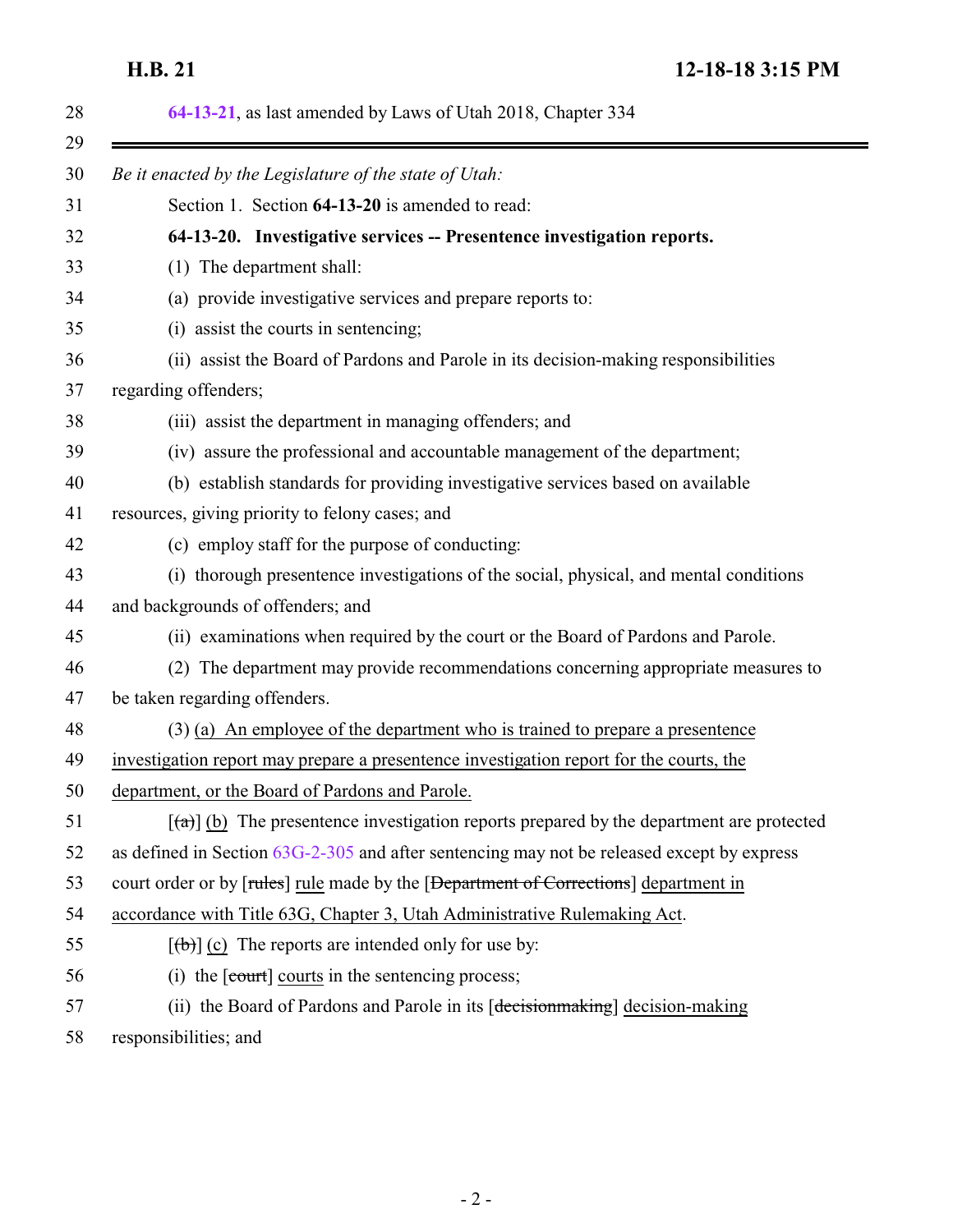## **12-18-18 3:15 PM H.B. 21**

<span id="page-2-0"></span>

| 59 | (iii) the department in the supervision, confinement, and treatment of the offender.             |
|----|--------------------------------------------------------------------------------------------------|
| 60 | (4) [Presentence investigation reports] A presentence investigation report shall be              |
| 61 | made available upon request to [other correctional programs] another correctional program        |
| 62 | within the state if the offender who is the subject of the report has been committed or is being |
| 63 | evaluated for commitment to the facility for treatment as a condition of probation or parole.    |
| 64 | (5) (a) The presentence investigation reports shall include a victim impact statement in         |
| 65 | all felony cases and in misdemeanor cases if the [defendant] offender caused bodily harm or      |
| 66 | death to the victim.                                                                             |
| 67 | (b) Victim impact statements shall:                                                              |
| 68 | (i) identify the victim of the offense;                                                          |
| 69 | (ii) itemize any economic loss suffered by the victim as a result of the offense;                |
| 70 | (iii) identify any physical, mental, or emotional injuries suffered by the victim as a           |
| 71 | result of the offense, and the seriousness and permanence;                                       |
| 72 | (iv) describe any change in the victim's personal welfare or familial relationships as a         |
| 73 | result of the offense;                                                                           |
| 74 | (v) identify any request for mental health services initiated by the victim or the victim's      |
| 75 | family as a result of the offense; and                                                           |
| 76 | (vi) contain any other information related to the impact of the offense upon the victim          |
| 77 | or the victim's family that the court requires.                                                  |
| 78 | (6) If the victim is deceased[;], under a mental, physical, or legal disability[;], or           |
| 79 | otherwise unable to provide the information required under this section, the information may     |
| 80 | be obtained from the personal representative, guardian, or family members, as necessary.         |
| 81 | (7) The department shall employ staff necessary to pursue investigations of complaints           |
| 82 | from the public, staff, or offenders regarding the management of corrections programs.           |
| 83 | Section 2. Section 64-13-21 is amended to read:                                                  |
| 84 | 64-13-21. Supervision of sentenced offenders placed in community -- Rulemaking                   |
| 85 | -- POST certified parole or probation officers and peace officers -- Duties -- Supervision       |
| 86 | fee.                                                                                             |
| 87 | (1) (a) The department, except as otherwise provided by law, shall supervise sentenced           |
| 88 | offenders placed in the community on probation by the courts, on parole by the Board of          |
| 89 | Pardons and Parole, or upon acceptance for supervision under the terms of the Interstate         |
|    |                                                                                                  |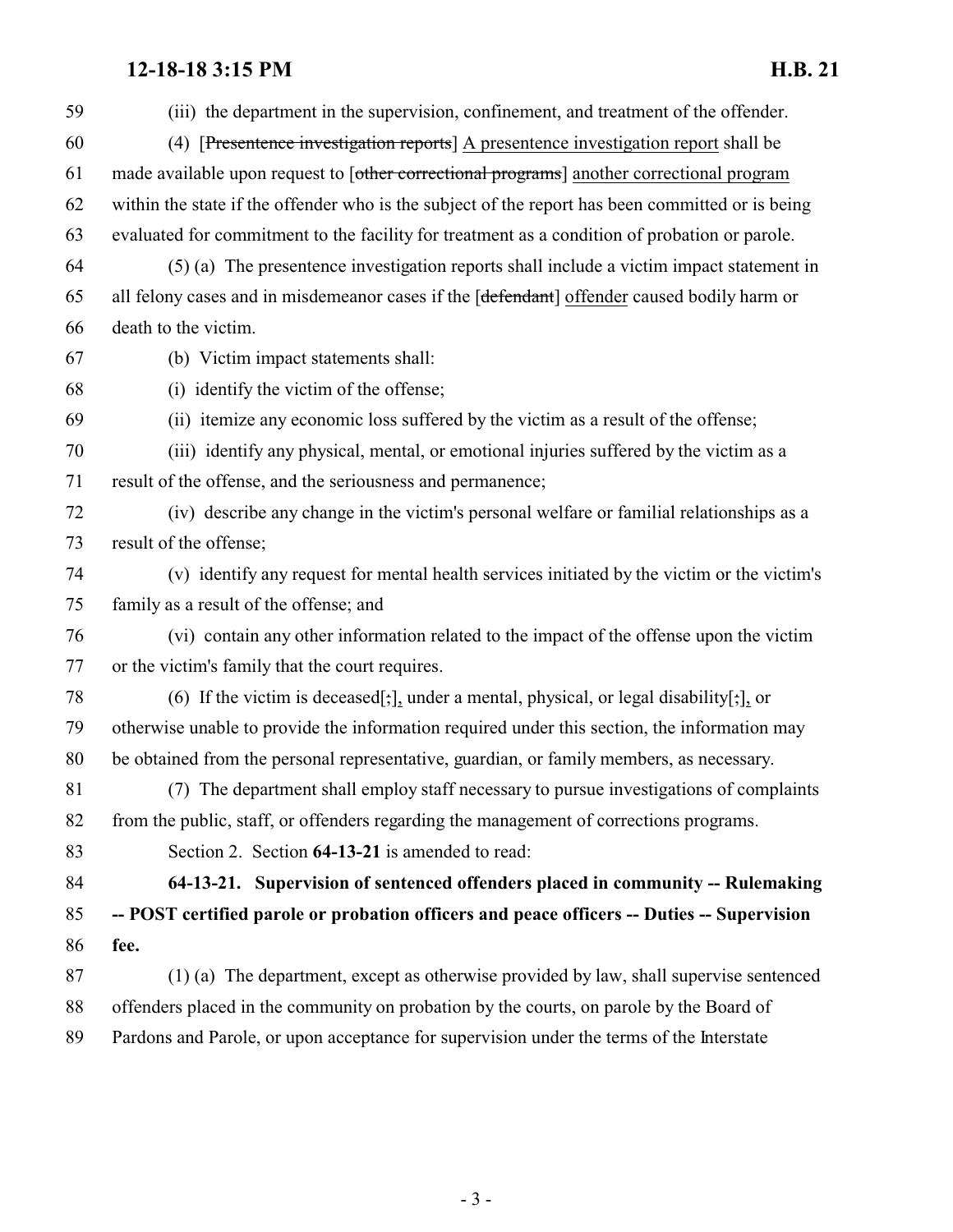**H.B. 21 12-18-18 3:15 PM**

 Compact for the Supervision of Parolees and Probationers. (b) The department shall establish standards for the supervision of offenders in accordance with sentencing guidelines and supervision length guidelines, including the graduated sanctions matrix, established by the Utah Sentencing Commission, giving priority, based on available resources, to felony offenders and offenders sentenced pursuant to Subsection [58-37-8](http://le.utah.gov/UtahCode/SectionLookup.jsp?section=58-37-8&session=2019GS)(2)(b)(ii). (2) The department shall apply graduated sanctions established by the Utah Sentencing Commission to facilitate a prompt and appropriate response to an individual's violation of the terms of probation or parole, including: (a) sanctions to be used in response to a violation of the terms of probation or parole; and (b) requesting approval from the court or Board of Pardons and Parole to impose a sanction for an individual's violation of the terms of probation or parole, for a period of incarceration of not more than three consecutive days and not more than a total of five days within a period of 30 days. (3) The department shall implement a program of graduated incentives as established by the Utah Sentencing Commission to facilitate the department's prompt and appropriate response to an offender's: (a) compliance with the terms of probation or parole; or (b) positive conduct that exceeds those terms. (4) (a) The department shall, in collaboration with the Commission on Criminal and Juvenile Justice and the Division of Substance Abuse and Mental Health, create standards and procedures for the collection of information, including cost savings related to recidivism reduction and the reduction in the number of inmates, related to the use of the graduated sanctions and incentives, and offenders' outcomes. (b) The collected information shall be provided to the Commission on Criminal and Juvenile Justice not less frequently than annually on or before August 31. (5) Employees of the department who are POST certified as law enforcement officers or correctional officers and who are designated as parole and probation officers by the executive director have the following duties: (a) monitoring, investigating, and supervising a parolee's or probationer's compliance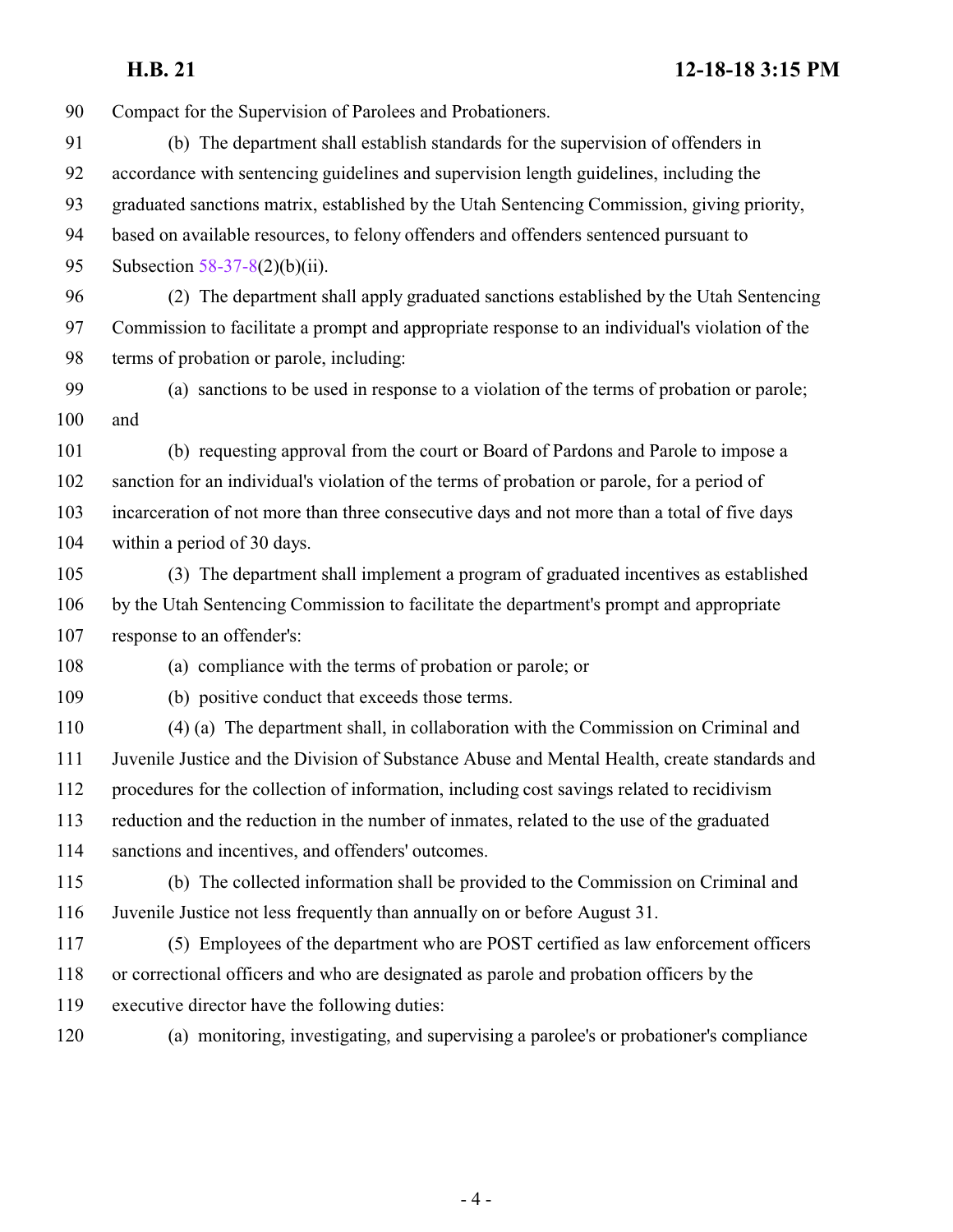### **12-18-18 3:15 PM H.B. 21**

with the conditions of the parole or probation agreement;

- (b) investigating or apprehending any offender who has escaped from the custody of the department or absconded from supervision;
- 124 [(c) providing investigative services for the courts, the department, or the Board of 125 Pardons and Parole;

126  $[(d)]$  (c) supervising any offender during transportation; or

127  $[(e)]$  (d) collecting DNA specimens when the specimens are required under Section [53-10-404](http://le.utah.gov/UtahCode/SectionLookup.jsp?section=53-10-404&session=2019GS).

 (6) (a) A monthly supervision fee of \$30 shall be collected from each offender on probation or parole. The fee may be suspended or waived by the department upon a showing by the offender that imposition would create a substantial hardship or if the offender owes restitution to a victim.

 (b) (i) The department shall make rules in accordance with Title 63G, Chapter 3, Utah Administrative Rulemaking Act, specifying the criteria for suspension or waiver of the supervision fee and the circumstances under which an offender may request a hearing.

- (ii) In determining whether the imposition of the supervision fee would constitute a substantial hardship, the department shall consider the financial resources of the offender and the burden that the fee would impose, with regard to the offender's other obligations.
- (7) (a) For offenders placed on probation under Section [77-18-1](http://le.utah.gov/UtahCode/SectionLookup.jsp?section=77-18-1&session=2019GS) or parole under Subsection [76-3-202](http://le.utah.gov/UtahCode/SectionLookup.jsp?section=76-3-202&session=2019GS)(2)(a) on or after October 1, 2015, but before January 1, 2019, the department shall establish a program allowing an offender to earn credits for the offender's compliance with the terms of the offender's probation or parole, which shall be applied to reducing the period of probation or parole as provided in this Subsection (7).

 (b) The program shall provide that an offender earns a reduction credit of 30 days from the offender's period of probation or parole for each month the offender completes without any violation of the terms of the offender's probation or parole agreement, including the case action plan.

 (c) The department shall maintain a record of credits earned by an offender under this Subsection (7) and shall request from the court or the Board of Pardons and Parole the termination of probation or parole not fewer than 30 days prior to the termination date that reflects the credits earned under this Subsection (7).